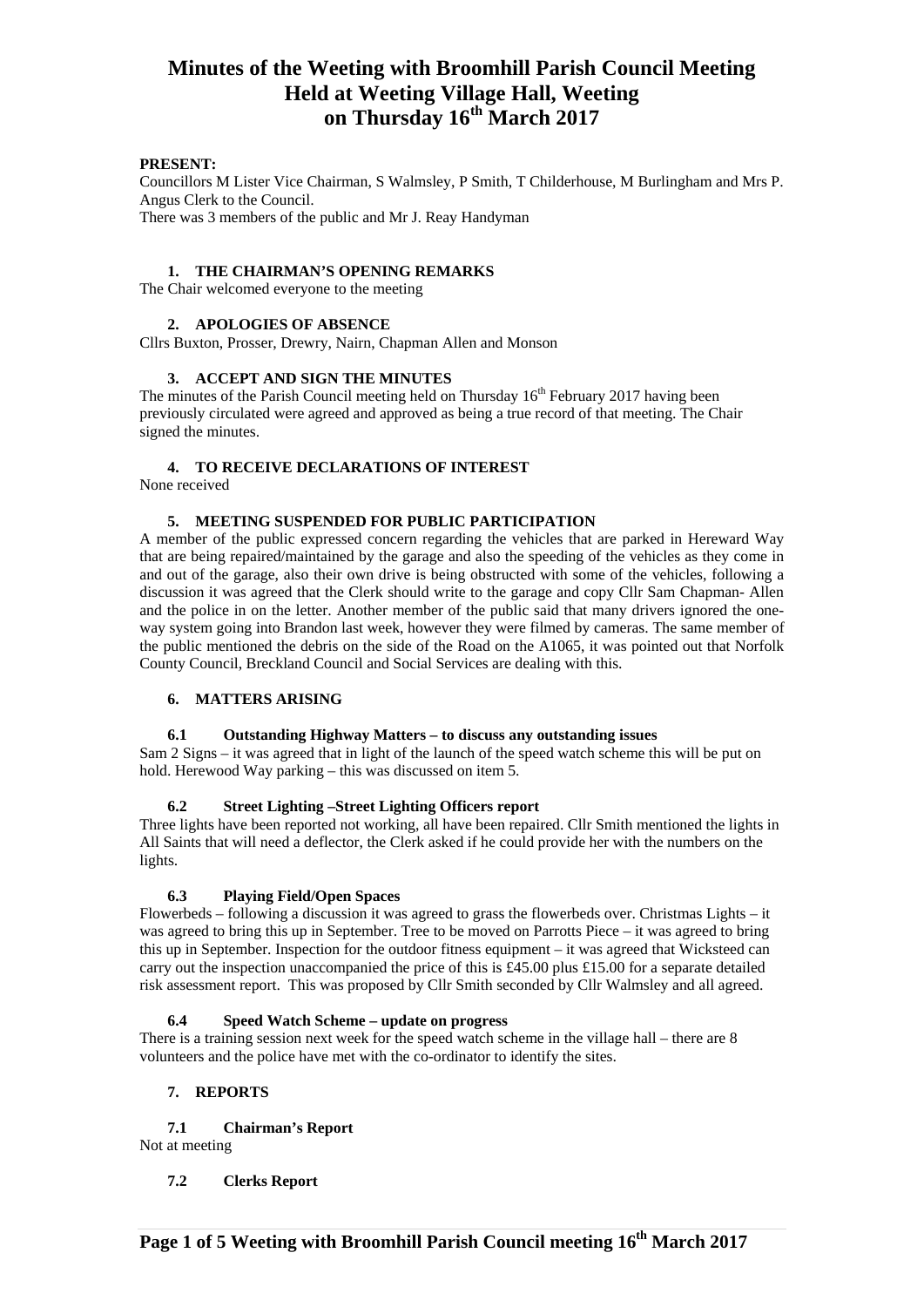**•** Took some dog waste posters around to Mr Muir in Castle Close who offered to put these up for us. (Cllr Burlingham suggested that we send a thankyou letter to Mr Muir the Clerk will arrange this)

- Met with the Chair and Highways regarding parking opposite the garage in Herewood Way
- Took account closure form for the savings account to Barclays
- Ordered yellow paint for handyman
- Reported a light out in Cromwell Road number 41
- Arranged new cheques from the co-op to replace void cheques from Barclays (see payments)

Went back to Barclays as problem with form – obtained cheque for the total in the savings

£21,740.35 and paid this into the co-op bank – this had to go into the current to be transferred over to the savings account at a later date

• Started to sort through more files that were given to us by Mr Stevens wife some of these will need to go to Norwich archives which I intend to do in the summer

• Sorted paper work for Cllr Walmsley to be added as a signatory and also for Cllr Childerhouse to be able to look at bank figures on line.

- Put claim in for VAT from Nov to March £5080
- obtained prices for inspection of the adult equipment
- Started work on the end of year figures and next year's spread sheets
- Updated the Asset register
- Contacted Zurich for an alternative quote for the Parish Insurance

#### **7.3 Village Handyman Report**

Cleaned the teen shelter, cleaned the graffiti from the fence, sorted out some storage for the Keep Fit lady that holds classes on the playing field, (Cllr Smith thanked Mr Reay for his prompt help with the Keep Fit storage), opened and closed the barriers for Wickstead when they came to install the new play equipment, cut back fallen tree on dog walk, cut back shrub on the main road path, phoned a company regarding some notice boards that were left in hedge. Spoken to line manager regarding some maintenance that needs carrying out on some fencing that is rotting.

#### **7.4 Bowls Club Report**

Nothing to report

#### **7.5 Village Hall Report**

New tables and water heater have been purchased and Cllr Burlingham said she is resigning as the village hall representative.

#### **7.6 District Councillors Report**

Not at meeting

## **7.7 County Councillors Report**

Not at meeting

## **8. CORRESPONDENCE – To report on any outstanding correspondence received by the Council**

None

#### **9. FINANCE**

#### **9.1 To Agree and Sign the Payments for February/March Invoices**

The following payments were authorised on Thursday the 16th March 2017 The cheques were signed by Cllr M Burlingham and Cllr T Childerhouse

| <b>Balance for February 2017</b>                     | £24,090.91 |
|------------------------------------------------------|------------|
| Minus the following direct debits and Standing order |            |
| E-On Street Lights                                   | £391.16    |
| E-On Street Lights Parrots Piece                     | £14.46     |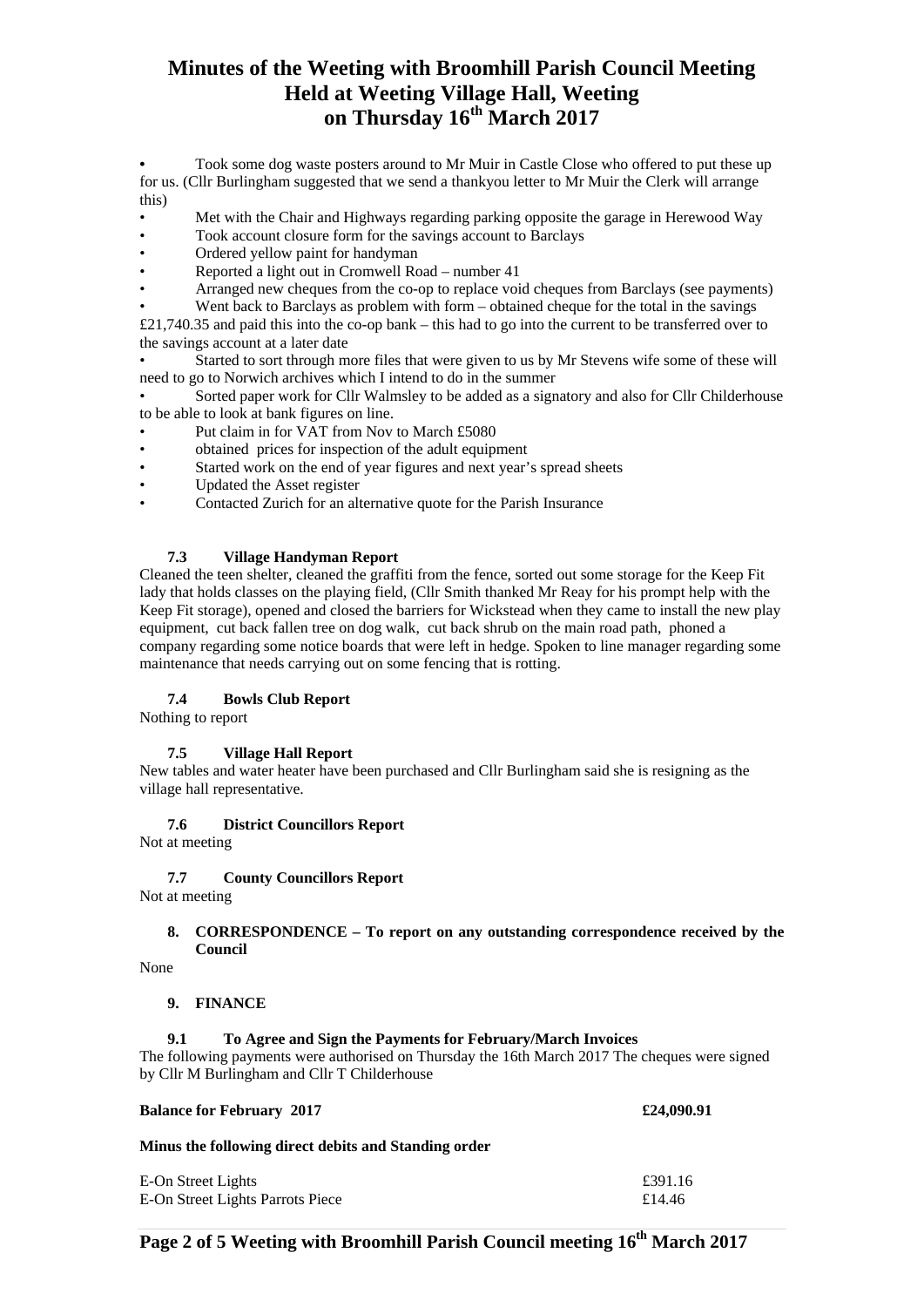|                                                                                                                          | <b>Balance in Community Account for March 2017</b>                                         | £18,257.53           |
|--------------------------------------------------------------------------------------------------------------------------|--------------------------------------------------------------------------------------------|----------------------|
| <b>Total Cheques paid</b>                                                                                                |                                                                                            | £27,029.34           |
| 400024                                                                                                                   | Weeting Village Life                                                                       | £18.75               |
| 400023                                                                                                                   | Postprint - printing Weeting Village Life                                                  | £759.00              |
|                                                                                                                          | Paper for printer                                                                          | £98.68               |
| 400022                                                                                                                   | Viking Stationers - Printer Inks - Bags for dog bins -                                     |                      |
|                                                                                                                          | All Saints Phase 2                                                                         | £9,945.72            |
| 400021                                                                                                                   | Westcotec - New Street Lights Park View and                                                |                      |
| 400019<br>400020                                                                                                         | Westcotec - Street Light Maintenance<br>Westcotec - Street Light Replacement (hit and run) | £194.08<br>£1,674.00 |
| 400018                                                                                                                   | Wickstead Playgrounds Castle Unit                                                          | £13,435.92           |
| 400017                                                                                                                   | E-On Football Club                                                                         | £20.12               |
| 400016                                                                                                                   | Mr J Reay - Salary - Delivery of WVL and Mileage                                           | £319.84              |
|                                                                                                                          | for Handy Man                                                                              | £563.23              |
| 400015                                                                                                                   | Mrs P Angus - Salary - Phone- Office rent and paint                                        |                      |
| <b>Cheques</b>                                                                                                           | <b>Description</b>                                                                         | <b>Total</b>         |
|                                                                                                                          | <b>Total after Direct Debits and Income</b>                                                | £45,286.87           |
| <b>Total Income</b>                                                                                                      |                                                                                            | £21,849.10           |
| <b>CO-OP CURRENT ACCOUNT</b>                                                                                             | £21,740.35                                                                                 |                      |
| Plus the following receipts<br><b>Weeting Bowls</b><br>Weeting Village Life<br>TRANSFER FROM BARCLAYS SAVINGS TO THE NEW | £18.75<br>£90.00                                                                           |                      |
|                                                                                                                          | <b>Total Direct Debits/standing orders</b>                                                 | £653.14              |
| Mr J Reay Salary Paid by SO                                                                                              | £200.00                                                                                    |                      |
| Viridor Waste Collection                                                                                                 | £47.52                                                                                     |                      |
|                                                                                                                          |                                                                                            |                      |

**Balance in Savings Account £0.00** 

**(£2,000 ringfenced for play area maintenance)** 

# **9.2 To Agree and sign the list of replacement co-op cheques raised for Barclays Void Cheques**

VOID CHEQUES FROM JANUARY PAYMENTS FROM BARCLAYS CLOSED ACCOUNT The following recipients did not cash their Barclays cheques before the old Barclays account closed we therefore had to raise new co-op cheques to replace them Due to the long-time gap between the January and the next meeting in March these cheques

were signed on the 21st February by Mrs P Angus and Cllr M Nairn

The Parish accounts spread sheet has been updated and reconciled with statements

| Original date | <b>Recipient</b>       | <b>Void Cheque</b> | <b>Replacement Cheque</b> | Value   |
|---------------|------------------------|--------------------|---------------------------|---------|
| 19/01/2017    | Mr Terry Hawkins       | 103280/81          | 400011                    | £60.00  |
| 19/01/2017    | Serena Barnes - JR Tax | 103282             | 400012                    | £150.00 |
| 19/01/2017    | <b>CPRE</b>            | 103283             | 400013                    | £36.00  |
| 19/01/2017    | <b>SLCC</b> Membership | 103285             | 400014                    | £38.00  |

TOTAL £284.00

# **9.3 To Agree that Cllr Walmsley is to be added as a signatory to the Parish Bank Account**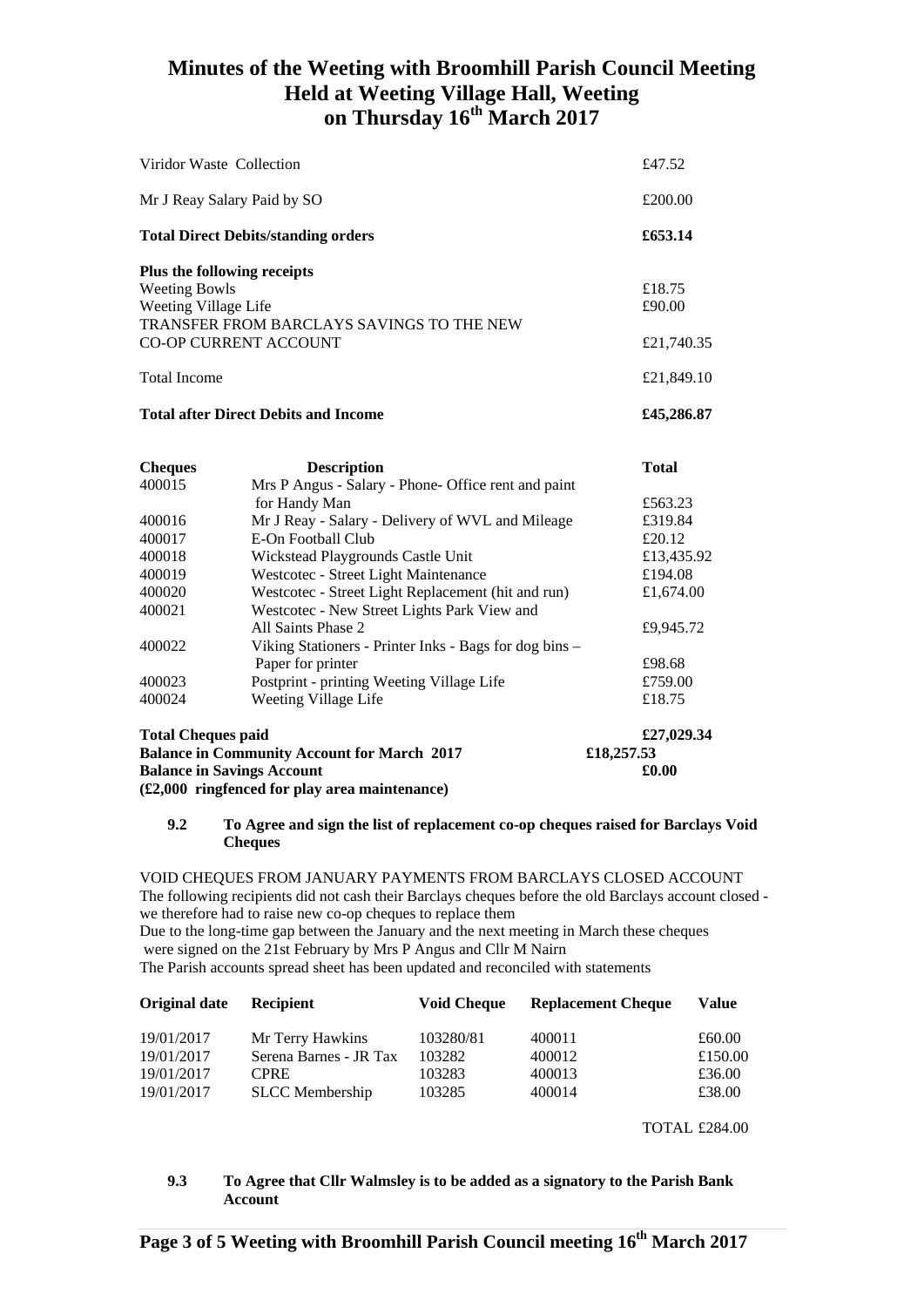All agreed

## **9.4 Change of Bank – further updates from the Clerk**

All the money in the old savings account has now been transferred over to the new co-op current account and it was agreed that the amount to put into the savings account would be discussed at the meeting in April 2017.

## **9.5 Internal Audit – to agree that Serena Barnes carries out the internal audit on the Parish Accounts in preparation for the external audit.**

All agreed

## **9.6 The Pensions Regulator**

The Clerk explained how the Council could be affected by the new pension laws that now apply to all employers as follows:-

The Parish Council must enrol any of their staff who meets all of the following criteria:

- You earn over £192 per week (or £833 per month)
- You are aged 22 or over
- You are under state pension age

Currently no employees meet these criteria, so they will not become a member of the scheme automatically, however, they can ask to join it if they want to. If they do join, each month they will put money into the pension directly from their pay and the government will also contribute through tax relief. If they earn over £112 a week (or £486 a month), the minimum amount they will put into the scheme each pay period will be 1% of your earnings.

If they earn over  $\pounds$ 112 when they ask to join, the Parish Council will also contribute to the pension scheme on their behalf. If they earn less than £112 a week we are not obliged to contribute to the scheme as well. If they want to join the pension scheme, they must tell us in writing by sending a letter which has to be signed by them. If the employee in the future starts to earn more than £192 per week (or £833 per month) or turn 22, and they have not joined the scheme, the Parish Council will automatically enrol them and tell them they have done this. A letter has been sent to Mr Reay explaining this new rule.

## **9.7 End of Service Gratuities for Parish Council Employees**

(*The Handy man and public were asked to leave the meeting at this point)* . Mr Reay had said that in the past a possible gratuity payment had been agreed, however, no details of this payment have been minuted and all Cllrs who were at that meeting do not remember a figure being agreed- The following extracts from those minutes in which pensions were mentioned by the Clerk in his report.

**Minutes dated 19th February 2015 extract from item 5.2 Clerks Report** "*The Clerk has just received notification from the Pensions Regulator regarding further changes to the law regarding pension provision for employees and will brief Councillors at the next meeting, in particular, detail of end of service gratuity payment for Village Handyman* 

**Minutes dated 19th March 2015 extract from item 5.2 Clerks Report** "*Clerk has just received notification from the Pensions Regulator of a new change to pension law that will impact on pension provision for both the Clerk and Handyman, more information to follow". S*ince this date no further mention of gratuity payment or pension has been minuted and following a discussion it was agreed that the Clerk would investigate if any such payment can be made and is legal, this will then be discussed at the next meeting in April.

## **10. PLANNING APPLICATIONS**

## **3PL/2016/0730/F Fengate Farm IP27 0QF**

Proposed storage lagoon for liquid organic waste dated  $10<sup>th</sup>$  June 2016 **No objections Still outstanding** 

## **3PL/2016/1412/D Land East of the Beeches**

Lynn Road IP27 0QS dated 22nd November 2016 24 residential dwellings - reverted back to the original plan **Still outstanding**